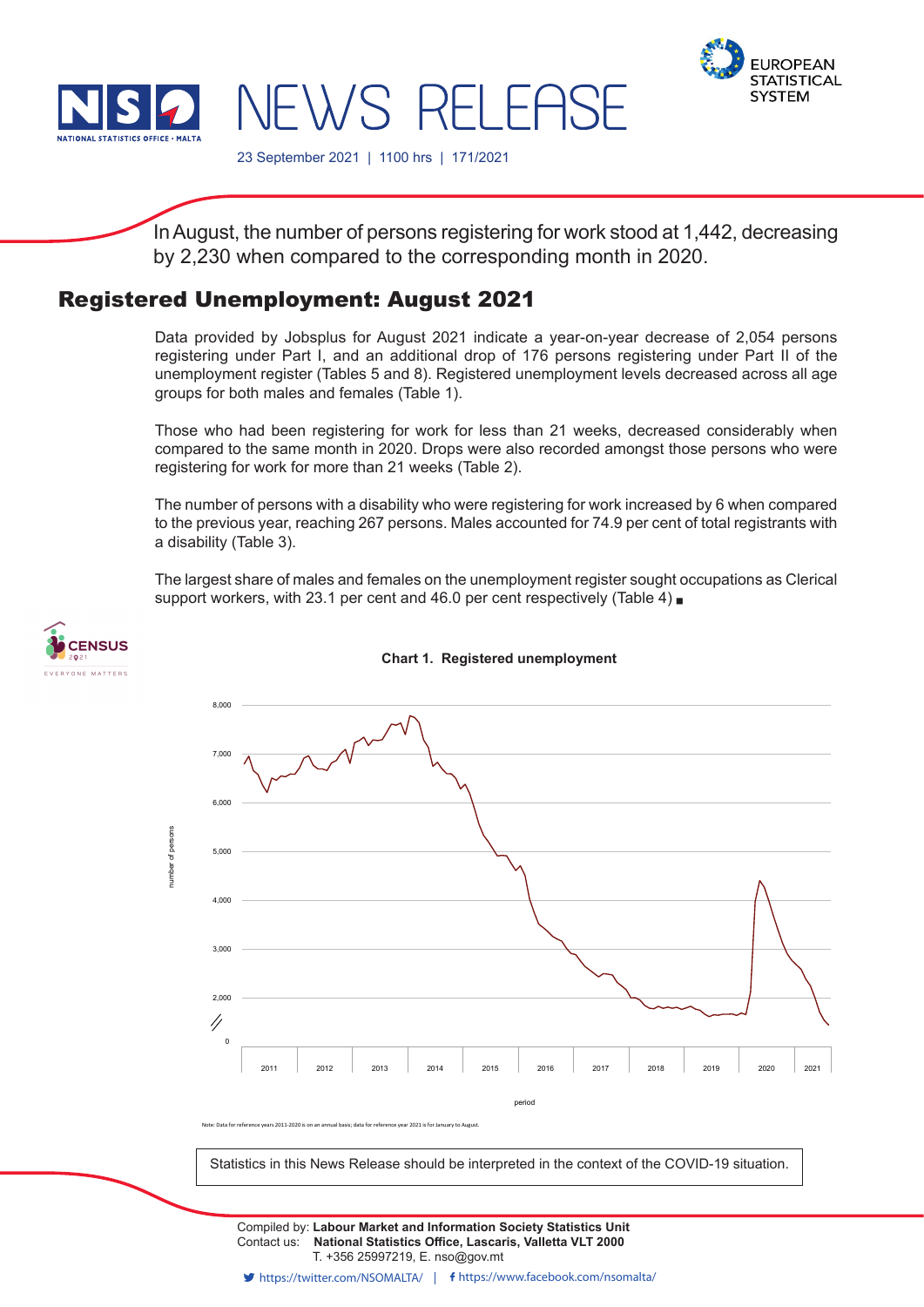| Age group   |               | Annual average 2019 |                |          | Annual average 2020 |                     |       | July 2020      |       |                 | July 2021       |                  |               | August 2020    |       |       | August 2021    |               |
|-------------|---------------|---------------------|----------------|----------|---------------------|---------------------|-------|----------------|-------|-----------------|-----------------|------------------|---------------|----------------|-------|-------|----------------|---------------|
| and sex     | Malta         | Gozo                | <b>Total</b>   | Malta    | Gozo                | Total               | Malta | Gozo           | Total | <b>Malta</b>    | Gozo            | Total            | Malta         | Gozo           | Total | Malta | Gozo           | Total         |
| Under 20    | 5             | မာ                  | 88             | 150      | Ξ                   | پّ                  | 196   | თ              | 205   | 53              | $\ddot{a}$      | ஓ                | $\frac{6}{2}$ | r              | 197   | 86    | 4              | $\frac{2}{3}$ |
| Males       | 53            | $\sim$              | 55             | $\delta$ | Ľ                   | ∞<br>တ              | 117   | $\infty$       | 125   | 58              | Ξ               | 69               | 118           | ဖ              | 124   | 54    | $\tilde{c}$    | 8             |
| Females     | 28            | S                   | $\overline{5}$ | S9       | 4                   | ო<br>Q              | P,    |                | $80$  | 27              | ო               | $\boldsymbol{S}$ | 72            |                | 73    | 32    | Ю              | 57            |
| $20 - 24$   | $\frac{8}{1}$ | င့                  | 115            | 299      | 2                   | ٥<br>ౢ              | 402   | 25             | 427   | $\frac{131}{2}$ | $\frac{2}{3}$   | 143              | 355           | 29             | 384   | 124   | 52             | 136           |
| Males       | 67            | Ξ                   | 78             | 183      | 20                  | უ<br>g              | 243   | $\frac{6}{5}$  | 259   | 79              | r               | 86               | 223           | $\frac{8}{1}$  | 241   | 73    | $\infty$       | 5             |
| Females     | 33            | 4                   | 57             | 116      | $\overline{a}$      | 127                 | 159   | တ              | 168   | 52              | 5               | 57               | 132           | $\overline{1}$ | 143   | 51    | 4              | 55            |
| 25-29       | έ             | Ş                   | <b>FT</b>      | 329      | ន                   | ၜ<br>ž              | 455   | 29             | 484   | 99              | 51              | $\frac{1}{11}$   | 404           | 24             | 428   | 5     | თ              | န္တ           |
| Males       | 86            | G                   | $\overline{z}$ | 189      | $\tilde{t}$         | $\subseteq$<br>20   | 246   | $\frac{5}{2}$  | 261   | \$              | $\infty$        | $\overline{r}$   | 231           | $\overline{1}$ | 242   | 55    | ဖ              | 61            |
| Females     | 35            | 4                   | 39             | 140      | တ                   | တ္<br>$\dot{z}$     | 209   | $\overline{4}$ | 223   | 35              | 4               | 39               | 173           | $\frac{3}{2}$  | 186   | 26    | S              | $_{29}$       |
|             |               |                     |                |          |                     |                     |       |                |       |                 |                 |                  |               |                |       |       |                |               |
| $30-44$     | 471           | 오                   | 522            | 971      | 20                  | 1,041               | 1,247 | 88             | 1335  | 417             | 33              | 456              | 1,147         | 22             | 1219  | 387   | 22             | 424           |
| Males       | 350           | 35                  | 385            | 610      | 46                  | Õ<br>65             | 761   | 59             | 820   | 292             | $\overline{20}$ | 312              | 696           | S3             | 749   | 281   | 23             | 304           |
| Females     | 121           | $\frac{6}{5}$       | 137            | 361      | $\overline{24}$     | ю<br>38             | 486   | 29             | 515   | 125             | $\overline{9}$  | 144              | 451           | $\overline{6}$ | 470   | 106   | $\overline{4}$ | 120           |
| 45 and over | 780           | 88                  | 866            | 1,190    | 89                  | თ<br>1,27           | 1,427 | $\frac{3}{2}$  | 1,530 | 683             | ន               | 733              | 1,348         | 96             | 1,444 | 637   | 52             | 689           |
| Males       | 547           | SO                  | 597            | 785      | 48                  | ო<br>83             | 928   | 54             | 982   | 470             | $30\,$          | 500              | 861           | 51             | 912   | 448   | 28             | 476           |
| Females     | 233           | 36                  | 269            | 405      | $\frac{4}{3}$       | ۱Ó<br>$\ddot{4}$    | 499   | 49             | 548   | 213             | $\overline{c}$  | 233              | 487           | 45             | 532   | 189   | $\overline{a}$ | 213           |
|             |               |                     |                |          |                     |                     |       |                |       |                 |                 |                  |               |                |       |       |                |               |
| Total       | 1,533         | 167                 | 1,700          | 2,939    | 221                 | 3,160               | 3,727 | 254            | 3,981 | 1,415           | 127             | 1,542            | 3,444         | 228            | 3,672 | 1,315 | 127            | 1,442         |
| Males       | 1,083         | 104                 | 1,187          | 1,858    | 132                 | $\supseteq$<br>1,99 | 2,295 | 152            | 2,447 | 963             | 76              | 1,039            | 2,129         | 139            | 2,268 | 911   | 77             | 988           |
| Females     | 450           | 63                  | 513            | 1,081    | 89                  | $\circ$<br>1,17     | 1,432 | 102            | 1,534 | 452             | 51              | 503              | 1,315         | 89             | 1,404 | 404   | SO             | 454           |
|             |               |                     |                |          |                     |                     |       |                |       |                 |                 |                  |               |                |       |       |                |               |

Table 1. Persons registering for work under Part I and Part II of the unemployment register by period, region, age group and sex **Table 1. Persons registering for work under Part I and Part II of the unemployment register by period, region, age group and sex**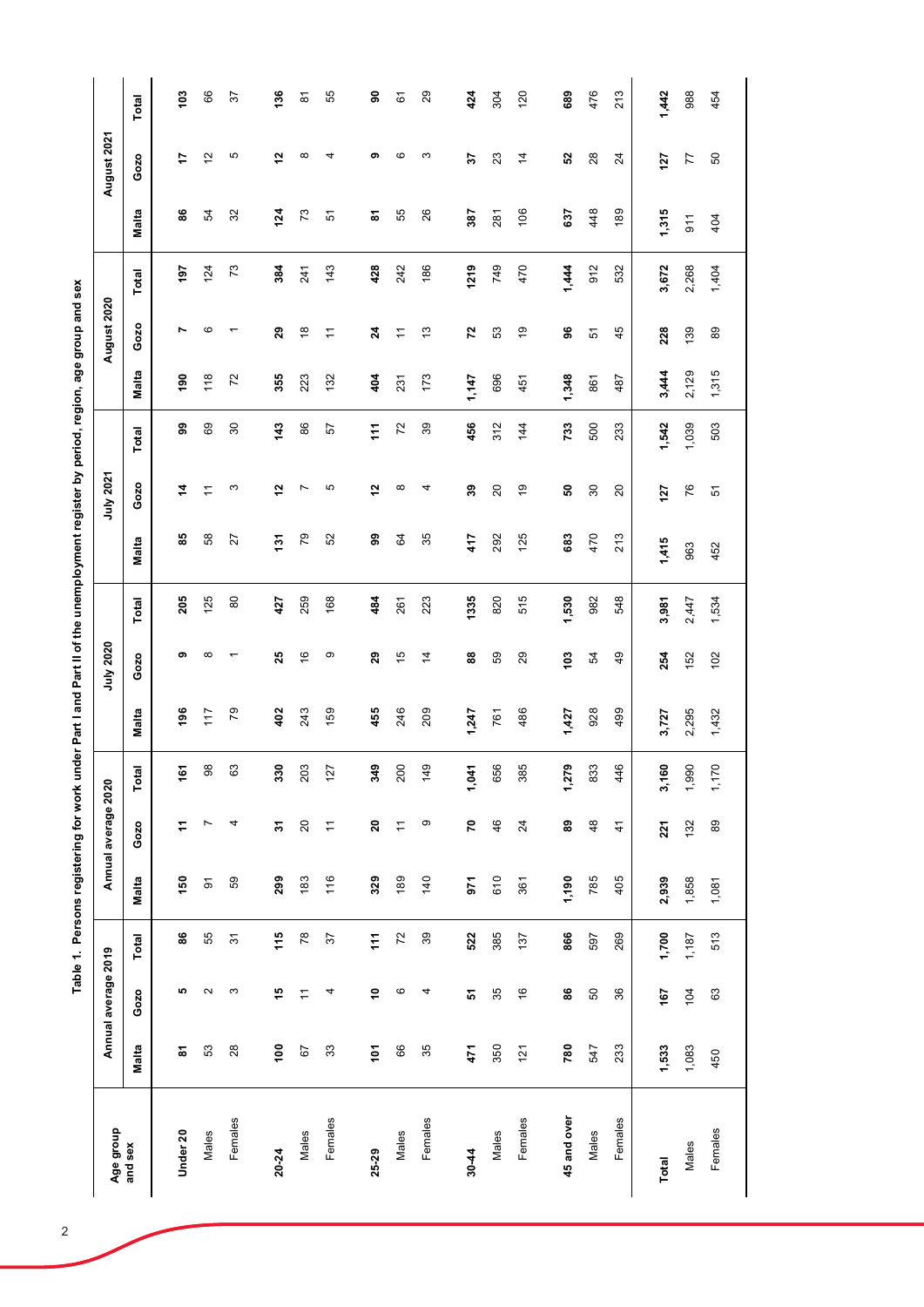| <b>Duration of</b>      | Annual average |       | July  |       | August |       |
|-------------------------|----------------|-------|-------|-------|--------|-------|
| registration<br>and sex | 2019           | 2020  | 2020  | 2021  | 2020   | 2021  |
| Under 21 weeks          | 698            | 1,925 | 2,898 | 679   | 2,080  | 649   |
| Males                   | 467            | 1,144 | 1,667 | 442   | 1,215  | 427   |
| Females                 | 231            | 781   | 1,231 | 237   | 865    | 222   |
| 21 to 52 weeks          | 262            | 632   | 484   | 317   | 994    | 278   |
| Males                   | 192            | 405   | 343   | 204   | 620    | 189   |
| Females                 | 70             | 227   | 141   | 113   | 374    | 89    |
| Over 1 year             | 740            | 603   | 599   | 546   | 598    | 515   |
| Males                   | 528            | 441   | 437   | 393   | 433    | 372   |
| Females                 | 212            | 162   | 162   | 153   | 165    | 143   |
|                         |                |       |       |       |        |       |
| <b>Total</b>            | 1,700          | 3,160 | 3,981 | 1,542 | 3,672  | 1,442 |
| <b>Males</b>            | 1,187          | 1,990 | 2,447 | 1,039 | 2,268  | 988   |
| Females                 | 513            | 1,170 | 1,534 | 503   | 1,404  | 454   |

## **Table 2. Persons registering for work under Part I and Part II of the unemployment register by period, duration of registration and sex**

## **Table 3. Persons with a disability registering for work under Part I and Part II of the unemployment register by period, type of registration and sex**

|                                     |                |       | Annual average |       |      | July  |     |       |              | August |                |       |
|-------------------------------------|----------------|-------|----------------|-------|------|-------|-----|-------|--------------|--------|----------------|-------|
| <b>Registration type</b><br>and sex |                | 2019  |                | 2020  | 2020 |       |     | 2021  | 2020         |        |                | 2021  |
|                                     | No.            | %     | No.            | $\%$  | No.  | %     | No. | %     | No.          | $\%$   | No.            | %     |
| Total (Part I)                      | 212            | 100.0 | 237            | 100.0 | 235  | 100.0 | 245 | 100.0 | 248          | 100.0  | 251            | 100.0 |
| Males                               | 147            | 69.3  | 165            | 69.6  | 164  | 69.8  | 177 | 72.2  | 174          | 70.2   | 186            | 74.1  |
| Females                             | 65             | 30.7  | 72             | 30.4  | 71   | 30.2  | 68  | 27.8  | 74           | 29.8   | 65             | 25.9  |
| <b>Total (Part II)</b>              | 9              | 100.0 | 13             | 100.0 | 13   | 100.0 | 13  | 100.0 | 13           | 100.0  | 16             | 100.0 |
| Males                               | 7              | 77.8  | 11             | 84.6  | 9    | 69.2  | 12  | 92.3  | 12           | 92.3   | 14             | 87.5  |
| Females                             | $\overline{2}$ | 22.2  | $\overline{2}$ | 15.4  | 4    | 30.8  | 1   | 7.7   | $\mathbf{1}$ | 7.7    | $\overline{2}$ | 12.5  |
|                                     | 221            | 100.0 | 250            | 100.0 | 248  | 100.0 | 258 | 100.0 | 261          | 100.0  | 267            | 100.0 |
| Total (Parts I and II)              |                |       |                |       |      |       |     |       |              |        |                |       |
| <b>Males</b>                        | 154            | 69.7  | 176            | 70.4  | 173  | 69.8  | 189 | 73.3  | 186          | 71.3   | 200            | 74.9  |
| Females                             | 67             | 30.3  | 74             | 29.6  | 75   | 30.2  | 69  | 26.7  | 75           | 28.7   | 67             | 25.1  |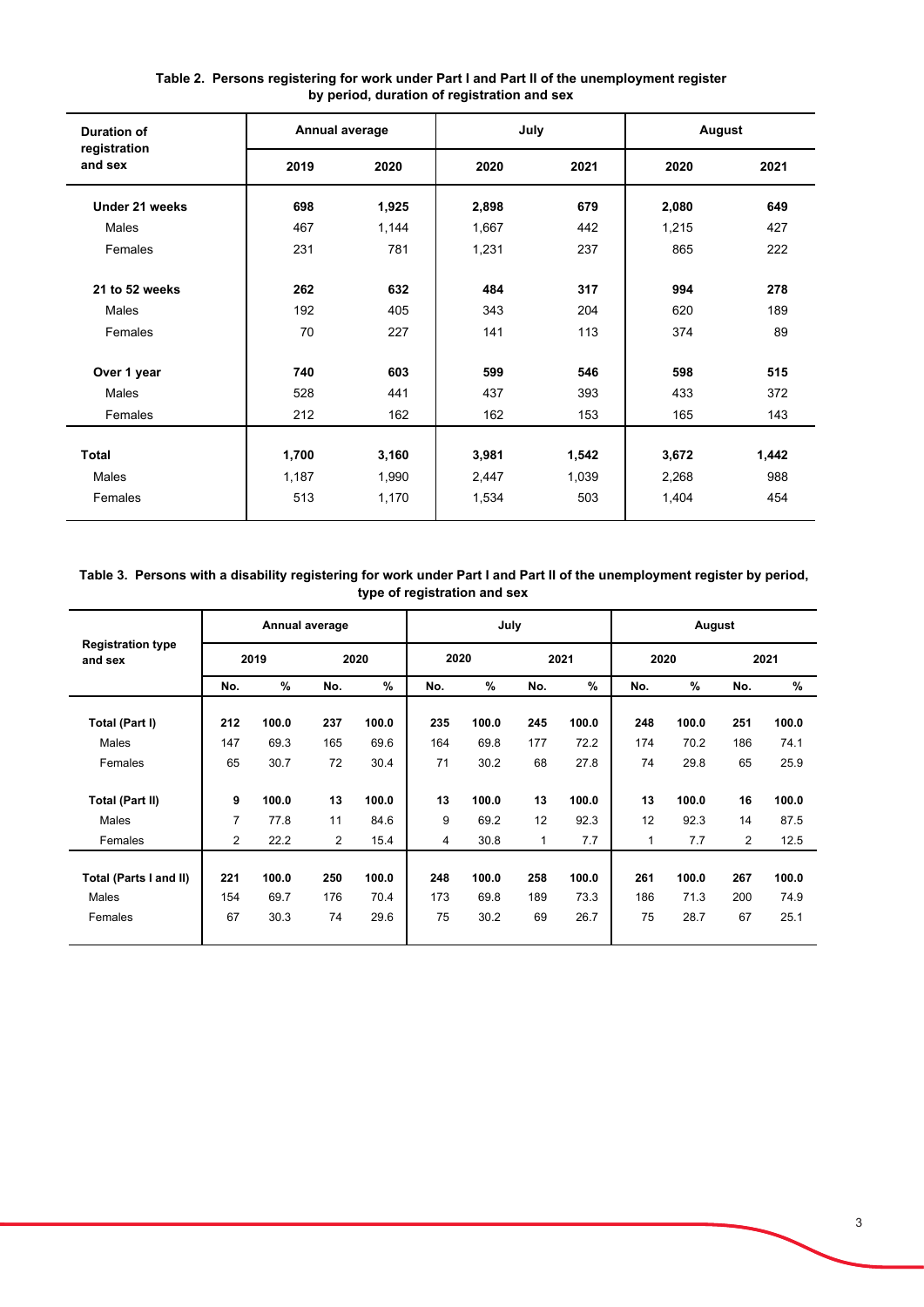|                                                         |       |       | Annual average 201  | თ                |               |                  |                |                  | July 2020      |                  |                |                            |       |       | August 2020   |                            |       |                  |
|---------------------------------------------------------|-------|-------|---------------------|------------------|---------------|------------------|----------------|------------------|----------------|------------------|----------------|----------------------------|-------|-------|---------------|----------------------------|-------|------------------|
| Occupation (ISCO 08)                                    | Males |       | Females             |                  | Total         |                  | Males          |                  | Females        |                  | Total          |                            | Males |       | Females       |                            | Total |                  |
|                                                         | g     | వి    | ş                   | $\mathcal{S}_6$  | ş             | వి               | ş              | వి               | ş              | వి               | ş              | వి                         | ş     | వి    | ş             | వి                         | ş     | వి               |
| Managers                                                | 69    | 5.8   | 26                  | 5.1              | 95            | 5.6              | 251            | 10.3             | 137            | σ<br>ထ           | 388            | 9.7                        | 214   | 9.4   | 119           | 8.5                        | 333   | $\overline{9}$ . |
| Professionals                                           | 130   | 11.0  | $\overline{4}$      | 7.8              | 170           | 10.0             | 245            | 10.0             | $\overline{2}$ | 7.9              | 366            | 9.2                        | 228   | 10.1  | 108           | 7.7                        | 336   | 9.2              |
| Technicians and associate professionals                 | 151   | 12.7  | 88                  | 17.2             | 239           | 14.1             | 451            | 18.4             | 305            | 19.9             | 756            | 19.0                       | 408   | 18.0  | 261           | 18.6                       | 669   | 18.2             |
| Clerical support workers                                | 221   | 18.6  | 200                 | 39.0             | 421           | 24.8             | 507            | 20.7             | 533            | 34.7             | 1,040          | 26.1                       | 477   | 21.0  | 503           | 35.8                       | 980   | 26.7             |
| Service and sales workers                               | 169   | 14.2  | 102                 | 19.9             | 271           | 15.9             | 306            | 12.5             | 296            | 19.3             | 602            | 15.1                       | 291   | 12.8  | 274           | 19.5                       | 565   | 15.4             |
| Skilled agricultural, forestry and fishery workers      | 46    | 3.9   | 2                   | 0.4              | $\frac{8}{3}$ | 2.8              | 54             | 2.2              |                | ٠                | 5              | $\dot{4}$                  | 60    | 2.6   |               |                            | 60    | 1.6              |
| Craft and related trades workers                        | 171   | 14.4  | G                   | 1.2              | 177           | 10.4             | 227            | 9.3              | $\frac{5}{2}$  | 1.0              | 242            | 6.1                        | 210   | 9.3   | $\frac{2}{3}$ | 0.9                        | 222   | 6.0              |
| Plant and machine operators and assemblers              | 95    | 8.0   | 29                  | 5.7              | 124           | 7.3              | 186            | 7.6              | 63             | 4.1              | 249            | 6.3                        | 171   | 7.5   | 59            | 4.2                        | 230   | 6.3              |
| Elementary occupations                                  | 135   | 11.4  | $\overline{20}$     | 3.9              | 155           | $\overline{9}$   | 220            | 0.6              | S4             | 4.2              | 284            | $\overline{71}$            | 209   | 9.2   | 68            | 4.8                        | 277   | 7.5              |
| Total                                                   | 1,187 | 100.0 | 513                 | 100.0            | 1,700         | 100.0            | 2,447          | 100.0            | 1,534          | 100.0            | 3,981          | 100.0                      | 2,268 | 100.0 | 1,404         | 100.0                      | 3,672 | 100.0            |
|                                                         |       |       | Annual average 2020 |                  |               |                  |                |                  | July 2021      |                  |                |                            |       |       | August 2021   |                            |       |                  |
| Occupation (ISCO 08)                                    | Males |       | Females             |                  | Total         |                  | Males          |                  | Females        |                  | Total          |                            | Males |       | Females       |                            | Total |                  |
|                                                         | ş     | వి    | ş                   | ೢೕ               | ş             | వి               | ş              | వి               | ş              | వి               | ş              | $\boldsymbol{\mathcal{S}}$ | ş     | వి    | ş             | $\boldsymbol{\mathcal{S}}$ | ş     | వ్               |
| Managers                                                | 183   | 9.2   | 103                 | 8.8              | 286           | $\overline{9}$ . | $\overline{a}$ | $\overline{8}$   | 75             | 7.4              | $\overline{2}$ | 7.8                        | 77    | 7.8   | 29            | 6.4                        | 106   | 7.4              |
| Professionals                                           | 212   | 10.7  | SS                  | 7.9              | 305           | 9.7              | 89             | 8.6              | 26             | 5.2              | 115            | 7.5                        | 95    | 9.6   | 30            | 6.6                        | 125   | 8.7              |
| Technicians and associate professionals                 | 341   | 17,1  | 231                 | 19.7             | 572           | 18.1             | $\frac{5}{18}$ | 17.4             | 5              | 19.3             | 278            | 18.0                       | 175   | 17.7  | 72            | 15.9                       | 247   | 17.1             |
| Clerical support workers                                | 410   | 20.6  | 418                 | 35.7             | 828           | 26.2             | 237            | 22.8             | 214            | 42.5             | 451            | 29.2                       | 228   | 23.1  | 209           | 46.0                       | 437   | 30.3             |
| Service and sales workers                               | 254   | 12.8  | 223                 | 19.1             | 477           | 15.1             | 130            | 12.5             | 5              | 19.3             | 227            | 14.7                       | 120   | 12.1  | 85            | 18.7                       | 205   | 14.2             |
| Skilled agricultural, forestry and fishery workers      | 53    | 2.7   |                     | $\overline{0}$ . | 5             | 1.7              | 34             | $3.\overline{3}$ |                | 0.2              | 35             | 2.3                        | 57    | 3.7   |               |                            | 57    | 2.6              |
| Craft and related trades workers                        | 200   | 10.1  | ÷                   | 0.9              | 211           | 6.7              | 99             | 9.5              |                | $0.\overline{8}$ | 103            | 6.7                        | 89    | 9.0   | ဖ             | $\ddot{.}3$                | 95    | 6.6              |
| Plant and machine operators and assemblers              | 149   | 7.5   | 48                  | $\frac{1}{4}$    | 197           | 6.2              | $\overline{8}$ | $\overline{8}$ . | $\frac{8}{5}$  | 3.6              | 102            | 6.6                        | 54    | 8.0   | $\frac{6}{5}$ | $3.\overline{5}$           | 95    | 6.6              |
| Elementary occupations                                  | 188   | 9.4   | 42                  | 3.6              | 230           | 7.3              | $\frac{1}{2}$  | 9.7              | ၜ              | 1.8              | 110            | $\overline{71}$            | 88    | 8.9   | Z             | 1.5                        | 95    | 6.6              |
| Total                                                   | 1,990 | 100.0 | 1,170               | 100.0            | 3,160         | 100.0            | 1,039          | 100.0            | 503            | 100.0            | 1,542          | 100.0                      | 988   | 100.0 | 454           | 100.0                      | 1,442 | 100.0            |
| Note: Percentage totals may not add up due to rounding. |       |       |                     |                  |               |                  |                |                  |                |                  |                |                            |       |       |               |                            |       |                  |

Table 4. Persons registering for work under Part I and Part II of the unemployment register by period, sex and main type of occupation sought **Table 4. Persons registering for work under Part I and Part II of the unemployment register by period, sex and main type of occupation sought**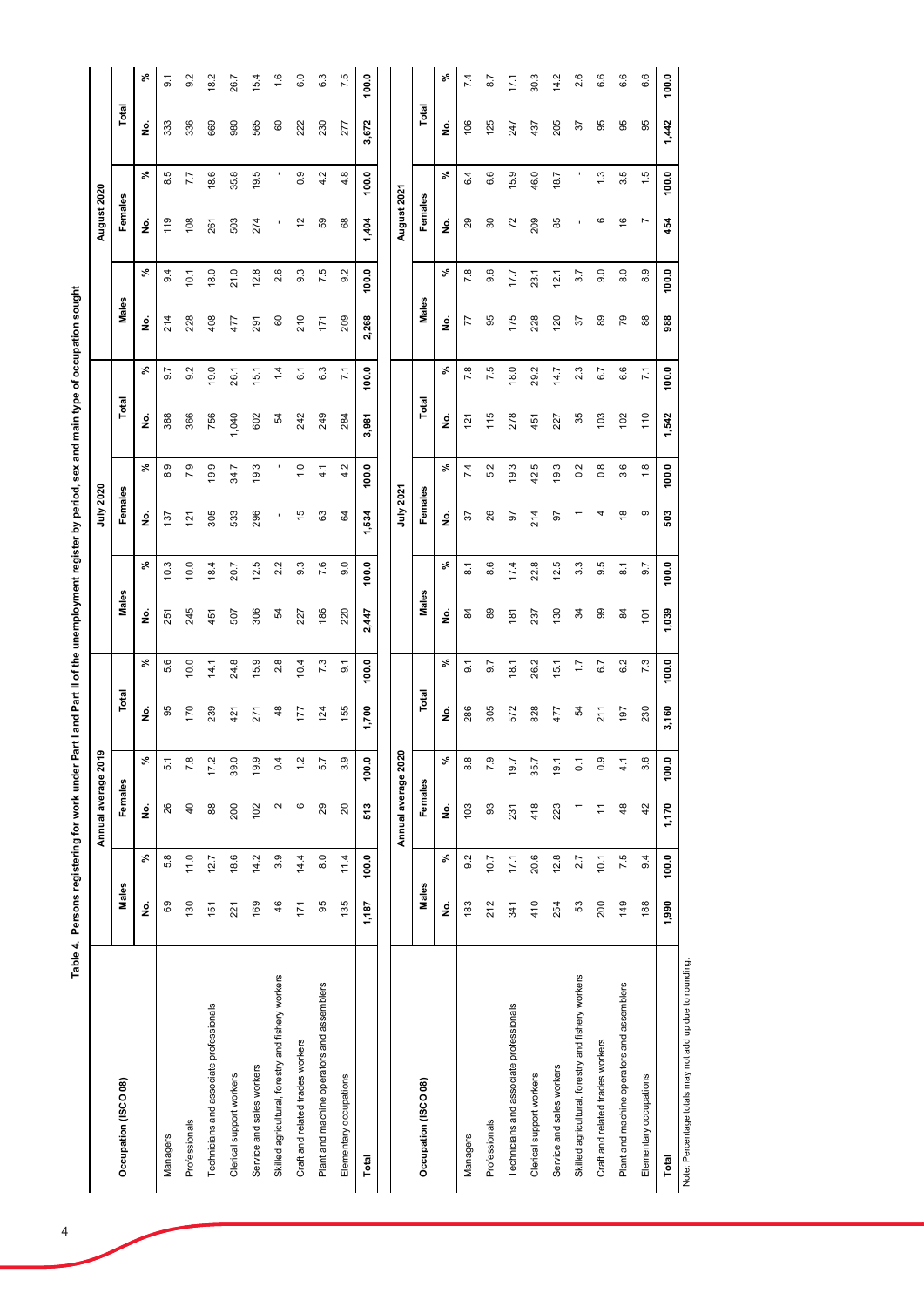| i<br>i<br>:<br>; |  |
|------------------|--|
|                  |  |
| ֚֬֕              |  |
|                  |  |
|                  |  |
|                  |  |
| ì                |  |
|                  |  |
| I                |  |
| l                |  |
|                  |  |
| ĺ<br>l           |  |
| á<br>ï           |  |

| Age group   |              | Annual average 2019     |                   |       | Annual average 2020 |         |       | July 2020      |       |                 | July 2021      |                  |       | August 2020               |                |            | August 2021     |                |
|-------------|--------------|-------------------------|-------------------|-------|---------------------|---------|-------|----------------|-------|-----------------|----------------|------------------|-------|---------------------------|----------------|------------|-----------------|----------------|
| and sex     | <b>Malta</b> | Gozo                    | Total             | Malta | Gozo                | Total   | Malta | Gozo           | Total | Malta           | Gozo           | Total            | Malta | Gozo                      | Total          | Malta      | Gozo            | Total          |
| Under 20    | 7            | ю                       | 76                | 139   | ÷                   | 150     | 184   | ၜ              | 193   | ន               | 4              | 2                | έş    | Ľ                         | 188            | ೭          | 17              | 96             |
| Males       | 47           | $\sim$                  | $\overline{49}$   | 85    | r                   | 92      | 109   | ∞              | 117   | S3              | ≂              | 84               | 112   | ဖ                         | 118            | \$         | $\tilde{c}$     | 61             |
| Females     | 24           | S                       | 27                | R,    | 4                   | 58      | 75    |                | 76    | 27              | ω              | $\boldsymbol{S}$ | 69    |                           | $\overline{C}$ | 80         | Ю               | 35             |
| 20-24       | ន            | $\overline{\mathbf{z}}$ | 95                | 266   | 28                  | 294     | 358   | 23             | 381   | 117             | ş              | 127              | 311   | $\boldsymbol{\mathsf{a}}$ | 339            | $\ddot{t}$ | Ν               | 123            |
| Males       | SS           | ၜ                       | 65                | 160   | $\overline{1}$      | 177     | 212   | $\overline{4}$ | 226   | $\overline{70}$ |                | 77               | 193   | 17                        | 210            | \$         | ∞               | $\overline{r}$ |
| Females     | 27           | S                       | $\boldsymbol{30}$ | 106   | $\overline{1}$      | 117     | 146   | တ              | 155   | 47              | ∞              | 50               | 118   | Ξ                         | 129            | 47         |                 | 57             |
| 25-29       | 86           | ၜ                       | 95                | 293   | \$                  | ᠇<br>5  | 403   | 24             | 427   | ౚ               | ю              | 86               | 354   | 21                        | 375            | 5          |                 | 74             |
| Males       | 55           | ဖ                       | 61                | 166   | $\tilde{=}$         | ō,<br>₽ | 215   | $\overline{a}$ | 226   | S <sub>2</sub>  |                | 53               | 205   | ၜ                         | 214            | 45         |                 | 46             |
| Females     | 57           | S                       | 34                | 127   | $\infty$            | 135     | 188   | $\frac{3}{2}$  | 201   | 29              |                | 33               | 149   | 5                         | 161            | 25         | ς               | 28             |
| $30 - 44$   | 416          | 47                      | 463               | 873   | မ္မ                 | 938     | 1,121 | 54             | 1,200 | 358             | 33             | 391              | 1,031 | န္ၿ                       | 1,097          | 330        | 32              | 362            |
| Males       | 309          | 32                      | 341               | 544   | 43                  | 587     | 673   | 54             | 727   | 249             | $\frac{8}{3}$  | 267              | 616   | $\overline{4}$            | 665            | 236        | $\overline{20}$ | 256            |
| Females     | 107          | 15                      | 122               | 329   | 22                  | 351     | 448   | 25             | 473   | 109             | 15             | 124              | 415   | 17                        | 432            | 34         | $\frac{2}{3}$   | 106            |
| 45 and over | 729          | 84                      | 813               | 1,103 | 24                  | 1,187   | 1,321 | 99             | 1,420 | 635             | ន              | 685              | 1,248 | 95                        | , 340          | 579        | 5               | 630            |
| Males       | 510          | 49                      | 559               | 723   | $\frac{4}{3}$       | 767     | 858   | 50             | 908   | 433             | 30             | 463              | 805   | 47                        | 852            | 405        | 28              | 433            |
| Females     | 219          | 35                      | 254               | 380   | $\overline{40}$     | 420     | 463   | 49             | 512   | 202             | $\overline{c}$ | 222              | 443   | 45                        | 488            | 174        | 23              | 197            |
| Total       | 1,385        | 157                     | 1,542             | 2,674 | 206                 | 2,880   | 3,387 | 234            | 3,621 | 1,271           | 112            | 1,383            | 3,125 | 214                       | 3,339          | 1,169      | 116             | ,285           |
| Males       | 977          | 88                      | 1,075             | 1,678 | 121                 | 1,799   | 2,067 | 137            | 2,204 | 857             | 67             | 924              | 1,931 | 128                       | 2,059          | 799        | 69              | 868            |
| Females     | 408          | 59                      | 467               | 996   | 85                  | 1,081   | 1,320 | 50             | 1,417 | 414             | 45             | 459              | 1,194 | 86                        | 1,280          | 370        | 47              | 417            |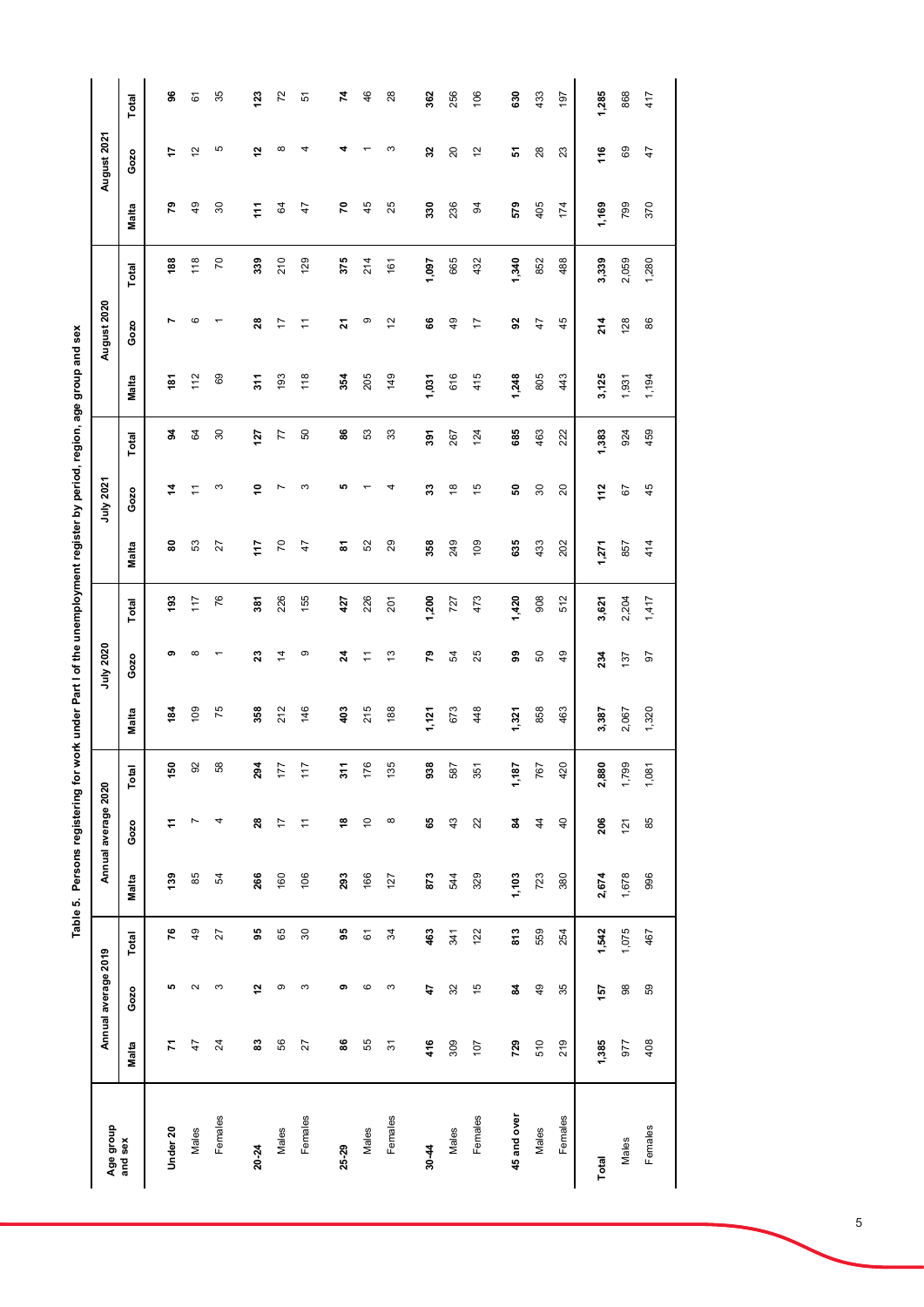| Table 6. Persons registering for work under Part I of the unemployment register by period, duration of registration and sex |  |  |  |  |
|-----------------------------------------------------------------------------------------------------------------------------|--|--|--|--|
|-----------------------------------------------------------------------------------------------------------------------------|--|--|--|--|

| <b>Duration of</b>      | Annual average |       | July  |       | August |       |
|-------------------------|----------------|-------|-------|-------|--------|-------|
| registration<br>and sex | 2019           | 2020  | 2020  | 2021  | 2020   | 2021  |
| Under 21 weeks          | 550            | 1,664 | 2,561 | 526   | 1,777  | 504   |
| Males                   | 363            | 967   | 1,442 | 331   | 1,025  | 317   |
| Females                 | 187            | 697   | 1,119 | 195   | 752    | 187   |
| 21 to 52 weeks          | 252            | 613   | 461   | 311   | 964    | 266   |
| Males                   | 184            | 391   | 325   | 200   | 601    | 179   |
| Females                 | 68             | 222   | 136   | 111   | 363    | 87    |
| Over 1 year             | 740            | 603   | 599   | 546   | 598    | 515   |
| Males                   | 528            | 441   | 437   | 393   | 433    | 372   |
| Females                 | 212            | 162   | 162   | 153   | 165    | 143   |
| <b>Total</b>            | 1,542          | 2,880 | 3,621 | 1,383 | 3,339  | 1,285 |
| Males                   | 1,075          | 1,799 | 2,204 | 924   | 2,059  | 868   |
| Females                 | 467            | 1,081 | 1,417 | 459   | 1,280  | 417   |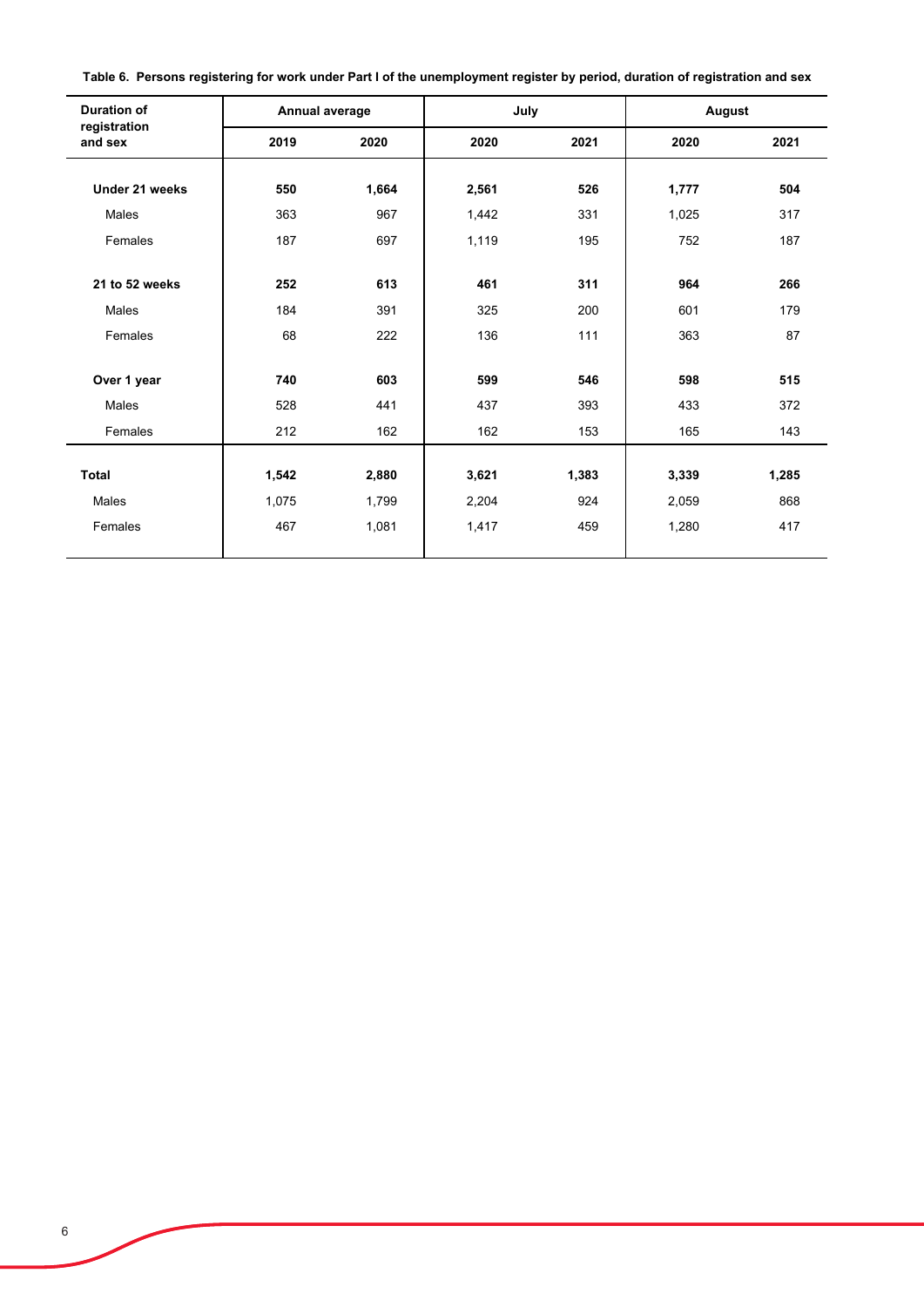|                                                    |          |                  | Annual average 2019 |                  |                |              |          |                  | July 2020          |       |                    |                 |                |       | August 2020   |               |       |                            |
|----------------------------------------------------|----------|------------------|---------------------|------------------|----------------|--------------|----------|------------------|--------------------|-------|--------------------|-----------------|----------------|-------|---------------|---------------|-------|----------------------------|
| Occupation (ISCO 08)                               | Males    |                  | Females             |                  | Total          |              | Males    |                  | Females            |       | Total              |                 | Males          |       | Females       |               | Total |                            |
|                                                    | <u>ؤ</u> | ೢೕ               | ş                   | వి               | g              | వి           | ş        | వి               | $\dot{\mathbf{z}}$ | వి    | $\dot{\mathbf{z}}$ | వి              | g              | వి    | g             | వి            | g     | వి                         |
| Managers                                           | 6        | 5.7              | $^{24}$             | 51               | 85             | 5.5          | 234      | 10.6             | 128                | 0.6   | 362                | 10.0            | $\overline{9}$ | 9.4   | 109           | rú<br>∞       | 303   | $\overline{9}$ .1          |
| Professionals                                      | 121      | 11.3             | 57                  | 7.9              | 158            | 10.2         | 221      | 10.0             | 113                | 8.0   | 334                | 9.2             | 212            | 10.3  | 102           | 8.0           | 314   | 9.4                        |
| Technicians and associate professionals            | 135      | 12.6             | 80                  | 17.1             | 215            | 13.9         | 397      | 18.0             | 277                | 19.5  | 674                | 18.6            | 363            | 17.6  | 235           | 18.4          | 598   | 17.9                       |
| Clerical support workers                           | 199      | 18.5             | 178                 | 38.1             | 377            | 24.4         | 451      | 20.5             | 499                | 35.2  | 950                | 26.2            | 434            | 21.1  | 463           | 36.2          | 897   | 26.9                       |
| Service and sales workers                          | 155      | 14.4             | 34                  | 20.1             | 249            | 16.1         | 272      | 12.3             | 269                | 19.0  | 541                | 14.9            | 258            | 12.5  | 244           | 19.1          | 502   | 15.0                       |
| Skilled agricultural, forestry and fishery workers | 42       | 3.9              | $\sim$              | 0.4              | $\overline{4}$ | 2.9          | S3       | 2.4              |                    |       | S3                 | 1.5             | 54             | 2.6   | ٠             |               | 54    | 1.6                        |
| Craft and related trades workers                   | 154      | 14.3             | $\circ$             | $\ddot{.}3$      | 160            | 10.4         | 204      | 9.3              | مبر<br>ب           | 0.9   | 217                | 6.0             | 191            | 9.3   | 12            | 0.9           | 203   | 6.1                        |
| Plant and machine operators and assemblers         | 85       | 7.9              | 27                  | 5.8              | 112            | 7.3          | 172      | 7.8              | 61                 | 4.3   | 233                | 6.4             | 157            | 7.6   | 55            | 4.3           | 212   | 6.3                        |
| Elementary occupations                             | 123      | 11.4             | 61                  | 4.1              | 142            | 9.2          | 200      | $\overline{9}$ . | 57                 | 4.0   | 257                | $\overline{71}$ | 196            | 9.5   | 60            | 4.7           | 256   | 7.7                        |
| Total                                              | 1,075    | 100.0            | 467                 | 100.0            | 1,542          | 100.0        | 2,204    | 100.0            | 1,417              | 100.0 | 3,621              | 100.0           | 2,059          | 100.0 | 1,280         | 100.0         | 3,339 | 100.0                      |
|                                                    |          |                  |                     |                  |                |              |          |                  |                    |       |                    |                 |                |       |               |               |       |                            |
|                                                    |          |                  | Annual average 2020 |                  |                |              |          |                  | July 2021          |       |                    |                 |                |       | August 2021   |               |       |                            |
| Occupation (ISCO 08)                               | Males    |                  | Females             |                  | Total          |              | Males    |                  | Females            |       | Total              |                 | Males          |       | Females       |               | Total |                            |
|                                                    | ġ        | వ్               | <u>ş</u>            | న్               | ġ              | వి           | <u>ş</u> | వి               | <u>ş</u>           | వి    | ş                  | వి              | <u>ş</u>       | వి    | <u>ş</u>      | వి            | ş     | $\mathcal{S}_{\mathbf{c}}$ |
| Managers                                           | 164      | $\overline{9}$ . | 95                  | 8.8              | 259            | 0.6          | 89       | 7.5              | 32                 | 7.0   | 101                | 7.3             | යි             | 7.3   | 25            | 6.0           | 88    | 6.8                        |
| Professionals                                      | 197      | 11.0             | 87                  | $\overline{8.0}$ | 284            | 9.9          | ౚ        | 8.8              | $\overline{24}$    | 5.2   | 105                | 7.6             | 82             | 9.4   | 29            | 7.0           | 111   | 8.6                        |
| Technicians and associate professionals            | 304      | 16.9             | 212                 | 19.6             | 516            | 17.9         | 165      | 17.9             | $\pmb{\mathbb{S}}$ | 18.1  | 248                | 17.9            | 150            | 17.3  | 67            | 16.1          | 217   | 16.9                       |
| Clerical support workers                           | 370      | 20.6             | 386                 | 35.7             | 756            | 26.3         | 205      | 22.2             | 203                | 44.2  | 408                | 29.5            | 199            | 22.9  | 193           | 46.3          | 392   | 30.5                       |
| Service and sales workers                          | 227      | 12.6             | 204                 | 18.9             | 431            | 15.0         | 113      | 12.2             | 28                 | 19.0  | 200                | 14.5            | 104            | 12.0  | 75            | 18.0          | 179   | 13.9                       |
| Skilled agricultural, forestry and fishery workers | 48       | 2.7              |                     | $\overline{0}$   | $\overline{5}$ | $\ddot{ }$ : | 34       | 3.7              |                    |       | रु                 | 2.5             | 36             | 4.1   |               |               | 36    | 2.8                        |
| Craft and related trades workers                   | 179      | 9.9              | Ξ                   | $\frac{0}{1}$    | 190            | 6.6          | ଚ        | 0.8              | 4                  | 0.9   | 95                 | 6.9             | ౚ              | 9.3   | ဖ             | $\frac{4}{4}$ | 28    | 6.8                        |
| Plant and machine operators and assemblers         | 138      | 7.7              | 46                  | 4.3              | 184            | 6.4          | 75       | $\overline{8}$ . | 17                 | 3.7   | 92                 | 6.7             | 8              | 7.6   | $\frac{5}{3}$ | 3.6           | ౚ     | 6.3                        |
| Elementary occupations                             | 172      | 9.6              | 39                  | 3.6              | 211            | 7.3          | 5        | $9.\overline{8}$ | ၜ                  | 2.0   | 100                | 7.2             | 87             | 10.0  | Z             | 1.7           | 3     | 7.3                        |
| Total                                              | 1,799    | 100.0            | 1,081               | 100.0            | 2,880          | 100.0        | 924      | 100.0            | 459                | 100.0 | 1,383              | 100.0           | 868            | 100.0 | 417           | 100.0         | 1,285 | 100.0                      |

Table 7. Persons registering for work under Part I of the unemployment register by period, sex and main type of occupation sought **Table 7. Persons registering for work under Part I of the unemployment register by period, sex and main type of occupation sought** 

Note: Percentage totals may not add up due to rounding. Note: Percentage totals may not add up due to rounding.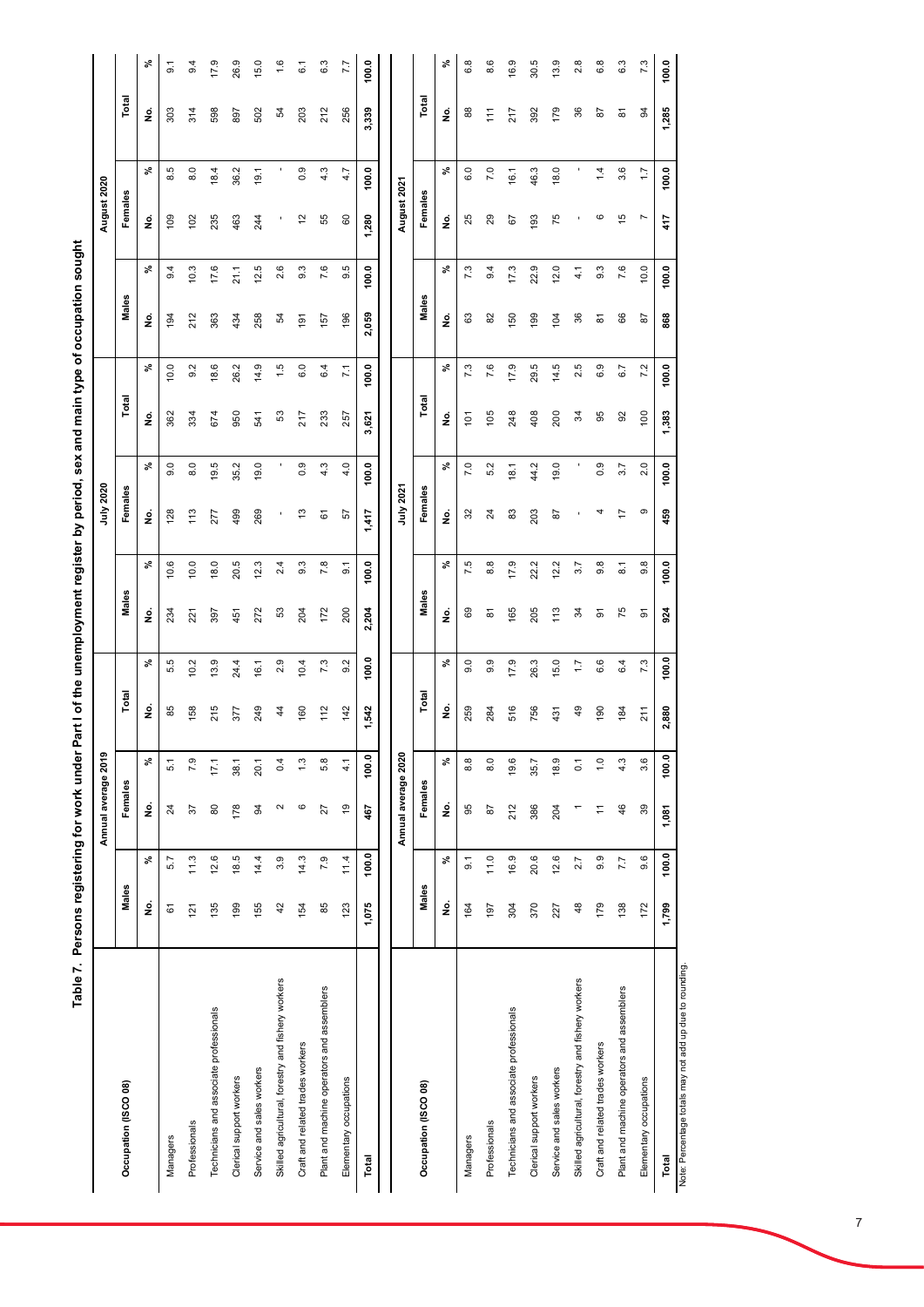| Ď<br>ć                                                       |
|--------------------------------------------------------------|
|                                                              |
|                                                              |
|                                                              |
|                                                              |
| l                                                            |
|                                                              |
| i                                                            |
| Ş<br>ı                                                       |
| ı<br>ć                                                       |
|                                                              |
|                                                              |
|                                                              |
|                                                              |
|                                                              |
|                                                              |
| $\mathbf{I}$                                                 |
| J                                                            |
|                                                              |
|                                                              |
|                                                              |
|                                                              |
|                                                              |
|                                                              |
| :                                                            |
| $\ddot{\phantom{a}}$                                         |
|                                                              |
|                                                              |
|                                                              |
|                                                              |
| ֧֦֧֢֦֧֦֧֦֧֦֧֦֧֦֧֦֧֦֧ׅ֧֪֪֪֪֪֪֪֪֪֪֪֪֪֪֪֪֪֪֪֪֪֪֪֪֪֪֪֪֪֪֪֪֚֬֝֜֓֝ |
| $\frac{1}{2}$                                                |
|                                                              |
| ì                                                            |
| :<br>;<br>;<br>í                                             |
|                                                              |
|                                                              |
| l<br>l                                                       |
| ì                                                            |
| $\overline{\phantom{a}}$<br>ı                                |
| J                                                            |
|                                                              |
|                                                              |
| WWW.<br>į                                                    |
| ı                                                            |
| ,<br>ĺ                                                       |
|                                                              |
| able                                                         |
| I                                                            |

| Age group   |                | Annual average 2019 |                |             | Annual average    | 2020            |                 | July 2020      |                |                | July 2021 |                 |                  | August 2020 |                        |               | August 2021     |                |
|-------------|----------------|---------------------|----------------|-------------|-------------------|-----------------|-----------------|----------------|----------------|----------------|-----------|-----------------|------------------|-------------|------------------------|---------------|-----------------|----------------|
| and sex     | <b>Malta</b>   | Gozo                | Total          | Malta       | Gozo              | Total           | <b>Malta</b>    | Gozo           | Total          | <b>Malta</b>   | Gozo      | Total           | Malta            | Gozo        | Total                  | Malta         | Gozo            | Total          |
| Under 20    | Ş              |                     | Ş              | Ξ           |                   | ż               | 57              |                | 57             | ю              |           | ю               | თ                |             | თ                      | r             |                 | r              |
| Males       | ဖ              |                     | $\circ$        | G           |                   | G               | $\infty$        |                | $\infty$       | 5              |           | 5               | ဖ                |             | G                      | 5             |                 | 5              |
| Females     | 4              |                     | 4              | 5           |                   | 5               | 4               |                | 4              |                |           |                 | S                |             | S                      | $\sim$        |                 | $\sim$         |
| 20-24       | 17             | ω                   | 20             | 33          | ∾                 | 36              | 4               | ົ              | 46             | 4              | $\sim$    | 9               | 4                |             | 45                     | 5             |                 | ო              |
| Males       | Ξ              | $\mathbf{\Omega}$   | $\frac{3}{2}$  | 23          | S                 | $\overline{26}$ | $\overline{5}$  | Ν              | 33             | တ              |           | တ               | $\boldsymbol{S}$ |             | $\overline{5}$         | တ             |                 | တ              |
| Females     | ဖ              |                     | $\overline{ }$ | $\tilde{0}$ |                   | $\tilde{=}$     | $\frac{3}{2}$   |                | $\frac{3}{2}$  | 5              | N         | N               | $\overline{4}$   |             | $\overline{4}$         | 4             |                 | 4              |
| 25-29       | 45             |                     | $\frac{6}{5}$  | 36          | N                 | 38              | S2              | <b>5</b>       | 57             | \$             | r         | 25              | ន                | ∾           | ន                      | ÷,            | Ю               | $\frac{6}{5}$  |
| Males       | $\tilde{+}$    |                     | $\overline{a}$ | 23          |                   | $\overline{24}$ | $\overline{5}$  |                | 35             | $\frac{2}{3}$  |           | $\overline{9}$  | 26               | $\sim$      | 28                     | $\tilde{0}$   | Ю               | 15             |
| Females     | 4              |                     | Ю              | 13          |                   | $\overline{4}$  | $\overline{2}$  |                | 22             | ဖ              |           | ဖ               | $\overline{2}$   |             | 25                     |               |                 |                |
|             |                |                     |                |             |                   |                 |                 |                |                |                |           |                 |                  |             |                        |               |                 |                |
| 30-44       | 55             | d                   | S9             | $\bf{38}$   | ю                 | 103             | 126             | თ              | 135            | င္ပ            | ဖ         | 65              | 116              | ဖ           | 122                    | 57            | ю               | 29             |
| Males       | $\frac{4}{3}$  | ω                   | $\overline{4}$ | 86          | ω                 | 69              | 88              | 5              | 93             | 43             | Ν         | 45              | 80               | 4           | 84                     | 45            | ω               | $\frac{8}{3}$  |
| Females     | $\overline{4}$ |                     | $\frac{15}{2}$ | 32          | $\mathbf{\Omega}$ | 34              | 38              | 4              | 42             | $\frac{6}{5}$  | 4         | $\overline{20}$ | 36               | $\sim$      | 38                     | 12            | $\mathbf{\sim}$ | $\overline{4}$ |
|             |                |                     |                |             | ю                 | 59              |                 |                | 110            | $\frac{4}{6}$  |           | $\frac{8}{4}$   | $\frac{00}{1}$   |             |                        |               |                 |                |
| 45 and over | 5              | Z                   | ន              | 29          |                   |                 | 106             | d              |                |                |           |                 |                  | 4           | 104                    | 58            |                 | S9             |
| Males       | 57             |                     | 38             | 62          | 4                 | 88              | $\overline{70}$ | 4              | $\overline{7}$ | 57             |           | 57              | 56               | 4           | $\mbox{ }^\mathsf{SO}$ | 43            |                 | 43             |
| Females     | $\overline{4}$ | ᠇                   | $\frac{1}{2}$  | 25          |                   | 26              | 36              |                | 36             | $\overline{ }$ |           | $\overline{ }$  | $\overline{4}$   | ٠           | $\overline{4}$         | $\frac{5}{3}$ |                 | $\frac{6}{5}$  |
| Total       | 148            | Ş                   | 158            | 265         | 49                | 280             | 340             | $\overline{a}$ | 360            | $\frac{4}{4}$  | ю         | 159             | 319              | 4           | 333                    | 146           | ᡓ               | 157            |
| Males       | 106            | $\mathbf \circ$     | 112            | 180         | $\overline{1}$    | 191             | 228             | $\frac{5}{3}$  | 243            | 106            | တ         | 115             | 198              | Ξ           | 209                    | 112           | $\infty$        | 120            |
| Females     | 42             | 4                   | 46             | 85          | 4                 | 89              | 112             | Ю              | 117            | 38             | ဖ         | $\overline{4}$  | 121              | S           | 124                    | 34            | S               | 57             |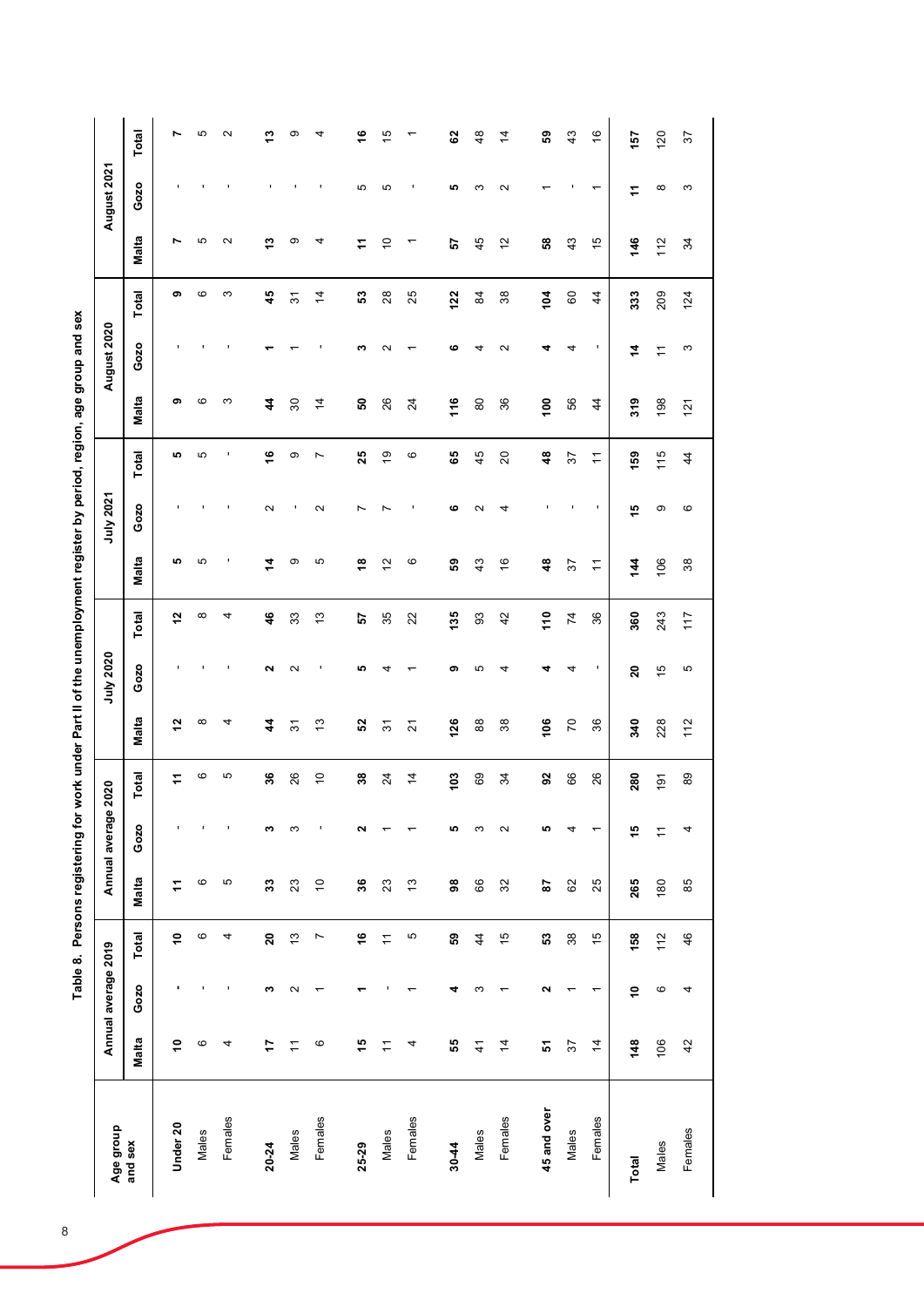**Table 9. Persons registering for work under Part II of the unemployment register by period, duration of registration and sex**

| <b>Duration of</b><br>registration | Annual average |      | July |                | August |                |
|------------------------------------|----------------|------|------|----------------|--------|----------------|
| and sex                            | 2019           | 2020 | 2020 | 2021           | 2020   | 2021           |
| Under 21 weeks                     | 148            | 261  | 337  | 153            | 303    | 145            |
| Males                              | 104            | 177  | 225  | 111            | 190    | 110            |
| Females                            | 44             | 84   | 112  | 42             | 113    | 35             |
| 21 to 52 weeks                     | 10             | 19   | 23   | 6              | 30     | 12             |
| Males                              | 8              | 14   | 18   | 4              | 19     | 10             |
| Females                            | 2              | 5    | 5    | $\overline{2}$ | 11     | $\overline{2}$ |
| <b>Total</b>                       | 158            | 280  | 360  | 159            | 333    | 157            |
| Males                              | 112            | 191  | 243  | 115            | 209    | 120            |
| Females                            | 46             | 89   | 117  | 44             | 124    | 37             |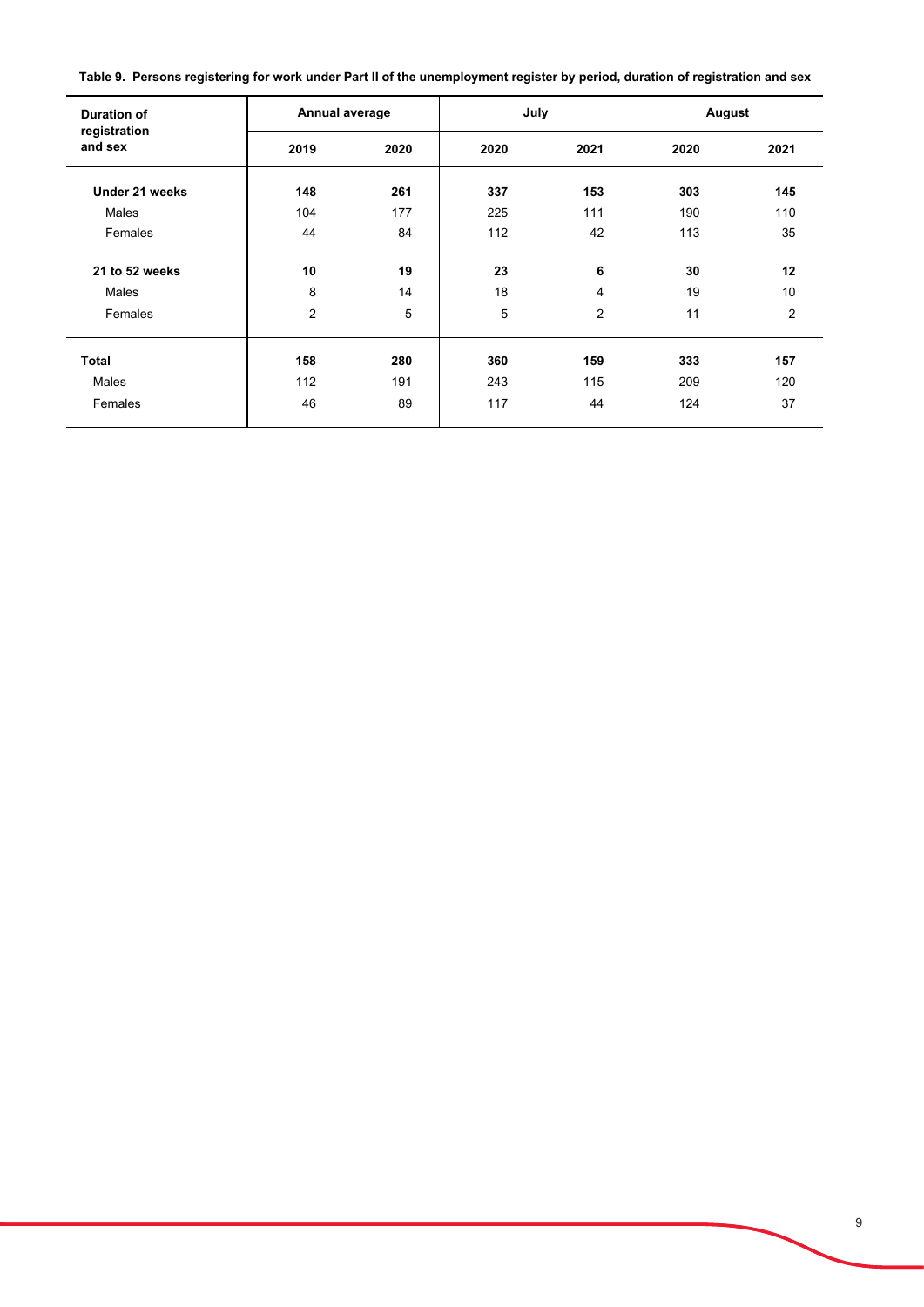|                                                         |                |                           | Annual average 2019                   |                    |                |                  |                    |               | <b>July 2020</b>   |                  |                          |                  |                |                  | August 2020    |                  |                    |                  |
|---------------------------------------------------------|----------------|---------------------------|---------------------------------------|--------------------|----------------|------------------|--------------------|---------------|--------------------|------------------|--------------------------|------------------|----------------|------------------|----------------|------------------|--------------------|------------------|
| Occupation (ISCO 08)                                    | Males          |                           | Females                               |                    | Total          |                  | Males              |               | Females            |                  | Total                    |                  | Males          |                  | Females        |                  | Total              |                  |
|                                                         | ş              | $\mathbf{S}^{\mathbf{c}}$ | $\frac{\dot{\mathsf{S}}}{\mathsf{Z}}$ | వి                 | ş              | వి               | $\dot{\mathbf{z}}$ | వి            | $\dot{\mathbf{z}}$ | వి               | ġ                        | వి               | ş              | వి               | ş              | వి               | $\dot{\mathbf{z}}$ | వి               |
| Managers                                                | $\infty$       | 7.1                       | $\sim$                                | w                  | $\tilde{c}$    | 6.3              | ₽                  | 7.0           | თ                  | 7.7              | 26                       | 7.2              | $\overline{c}$ | 9.6              | S              | $\overline{8}$ . | ౚ                  | 9.0              |
| Professionals                                           | တ              | 8.0                       | S                                     | က                  | $\frac{2}{3}$  | 7.6              | র                  | 9.9           | $\infty$           | 6.8              | 32                       | 8.9              | $\frac{6}{5}$  | 7.7              | ဖ              | 4.8              | ನ                  | 6.6              |
| Technicians and associate professionals                 | $\frac{6}{5}$  | 14.3                      | $\infty$                              | 4<br>₽             | 24             | 15.2             | 24                 | 22.2          | 28                 | 23.9             | $82$                     | 22.8             | 45             | 21.5             | 26             | 21.0             | Σ                  | 21.3             |
| Clerical support workers                                | $\mathbf{z}$   | 19.6                      | 22                                    | œ<br>$\frac{4}{7}$ | 4              | 27.8             | 99                 | 23.0          | æ                  | 29.1             | $\overline{90}$          | 25.0             | 43             | 20.6             | $\overline{a}$ | 32.3             | 83                 | 24.9             |
| Service and sales workers                               | $\overline{4}$ | 12.5                      | ${}^{\circ}$                          | 4<br>÷,            | 22             | 13.9             | रू                 | 14.0          | 27                 | 23.1             | $\overline{6}$           | 16.9             | 33             | 15.8             | 30             | 24.2             | යි                 | 18.9             |
| Skilled agricultural, forestry and fishery workers      | 4              | 3.6                       |                                       |                    | 4              | 2.5              |                    | 0.4           |                    |                  | $\overline{\phantom{0}}$ | $0.\overline{3}$ | ဖ              | 2.9              |                | ı                | ဖ                  | 1.8              |
| Craft and related trades workers                        | $\overline{1}$ | 15.2                      |                                       |                    | ⋍              | 10.8             | 23                 | rÜ.<br>ၜ      | $\sim$             | $\overline{1}$ . | 25                       | 6.9              | $\overline{9}$ | $\overline{9}$ . |                | ı                | ഇ                  | 5.7              |
| Plant and machine operators and assemblers              | $\tilde{a}$    | 8.9                       | 2                                     | w                  | $\frac{2}{3}$  | 7.6              | $\ddot{4}$         | $\infty$<br>ယ | $\sim$             | $\overline{1}$ : | $\frac{6}{5}$            | 4.4              | $\overline{4}$ | 6.7              |                | 3.2              | $\frac{8}{5}$      | 5.4              |
| Elementary occupations                                  | $\tilde{c}$    | 10.7                      |                                       | 2                  | $\frac{3}{2}$  | 8.2              | $\Omega$           | 8.2           | L                  | 6.0              | 27                       | 7.5              | $\frac{3}{2}$  | 6.2              | ${}^{\circ}$   | 6.5              | ಸ                  | 6.3              |
| Total                                                   | 112            | 100.0                     | $\frac{4}{5}$                         | Q<br>$\frac{8}{2}$ | 158            | 100.0            | 243                | 100.0         | 117                | 100.0            | 360                      | 100.0            | 209            | 100.0            | 124            | 100.0            | 333                | 100.0            |
|                                                         |                |                           | Annual average 2020                   |                    |                |                  |                    |               | July 2021          |                  |                          |                  |                |                  | August 2021    |                  |                    |                  |
| Occupation (ISCO 08)                                    | Males          |                           | Females                               |                    | Total          |                  | Males              |               | Females            |                  | Total                    |                  | Males          |                  | Females        |                  | Total              |                  |
|                                                         | ş              | వి                        | غ<br>ع                                | వి                 | ş              | వి               | ş                  | వి            | ş                  | వి               | ş                        | వి               | ş              | వి               | ş              | వి               | ş                  | వి               |
| Managers                                                | $\overline{9}$ | 9.9                       | $\infty$                              | Q                  | 27             | 9.6              | 15                 | 13.0          | Ю                  | 11.4             | 20                       | 12.6             | $\ddot{4}$     | 11.7             |                | 10.8             | $\frac{8}{3}$      | 11.5             |
| Professionals                                           | 15             | 7.9                       | $\circ$                               |                    | ಸ              | 7.5              | $\infty$           | 7.0           | $\sim$             | 4.5              | ٥,                       | 6.3              | 13             | 10.8             |                | 2.7              | 4                  | 8.9              |
| Technicians and associate professionals                 | 57             | 19.4                      | $\frac{6}{5}$                         | ŵ<br>2             | 56             | 20.0             | $\frac{6}{2}$      | 13.9          | ⋣                  | 31.8             | $\boldsymbol{30}$        | 18.9             | 25             | 20.8             | 5              | 13.5             | 8                  | 19.1             |
| Clerical support workers                                | $\overline{a}$ | 20.9                      | 32                                    | Q<br>8             | 72             | 25.7             | 32                 | 27.8          | Ξ                  | 25.0             | 43                       | 27.0             | 29             | 24.2             | $\frac{6}{5}$  | 43.2             | 45                 | 28.7             |
| Service and sales workers                               | 27             | 14.1                      | $\overline{9}$                        | ن<br>2             | 46             | 16.4             | 17                 | 14.8          | S                  | 22.7             | 27                       | 17.0             | $\frac{6}{5}$  | 13.3             | $\overline{C}$ | 27.0             | 26                 | 16.6             |
| Skilled agricultural, forestry and fishery workers      | Ю              | 2.6                       |                                       |                    | 5              | 1.8              |                    |               |                    | 2.3              |                          | 0.6              |                | 0.8              |                |                  |                    | 0.6              |
| Craft and related trades workers                        | $\overline{2}$ | 11.0                      |                                       |                    | ಸ              | 7.5              | $\infty$           | 7.0           |                    |                  | ∞                        | 5.0              | $\infty$       | 6.7              |                | J.               | $\infty$           | $\overline{5}$ . |
| Plant and machine operators and assemblers              | $\overline{a}$ | 5.8                       | $\sim$                                | Ņ                  | $\frac{3}{2}$  | 4.6              | တ                  | 7.8           |                    | 2.3              | $\tilde{0}$              | 6.3              | 13             | 10.8             |                | 2.7              | 4                  | 8.9              |
| Elementary occupations                                  | $\frac{6}{5}$  | 8.4                       | S                                     | 4                  | $\overline{9}$ | $6.\overline{8}$ | $\overline{C}$     | 8.7           |                    |                  | $\overline{0}$           | 6.3              | ↽              | $0.\overline{8}$ |                |                  |                    | 0.6              |
| Total                                                   | 191            | 100.0                     | 89                                    | ō<br>$\frac{8}{1}$ | 280            | 100.0            | 115                | 100.0         | 4                  | 100.0            | 159                      | 100.0            | 120            | 100.0            | 5              | 100.0            | 157                | 100.0            |
| Note: Percentage totals may not add up due to rounding. |                |                           |                                       |                    |                |                  |                    |               |                    |                  |                          |                  |                |                  |                |                  |                    |                  |